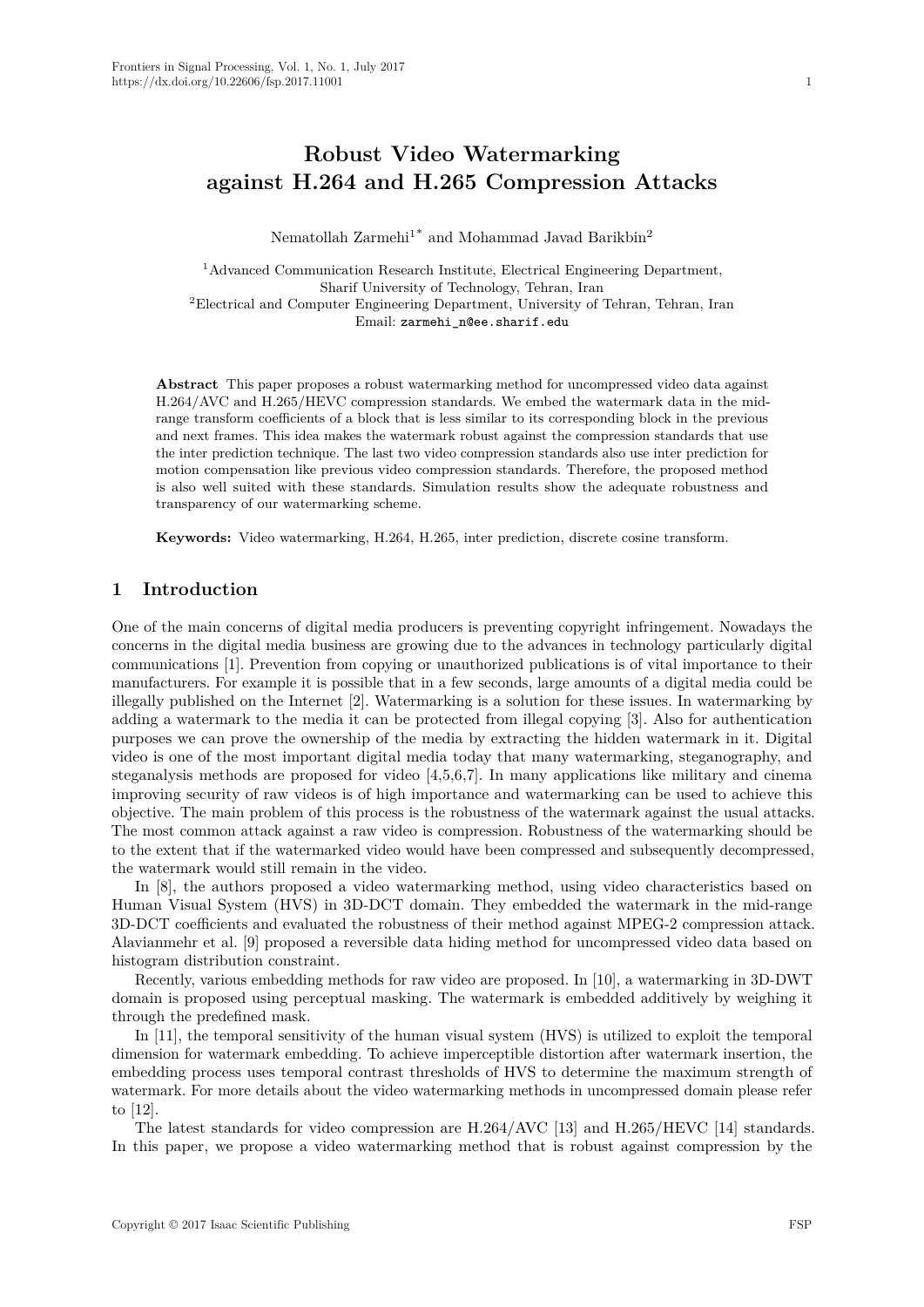

**Figure 1.** Three consequent frames of Salesman video sequence

aforementioned standards. To the extent of our knowledge, there has not been a method proposed for uncompressed video watermarking which is robust against H.265 compression at the moment.

# **2 Proposed Method**

We embed the watermark in the DCT coefficients of some blocks of the luma frames. For this purpose, every block of a frame that is suitable for watermarking should be selected and after that the watermark data could be embedded in these selected blocks. We call each of the selected blocks a Watermarking Block (WB). In this section, first we introduce our method on how to choose the WBs and afterwards we present the embedding and extracting algorithms.

#### **2.1 Search for WBs**

To propose a method that is robust against H.264 and H.265 compression, we should know the basics of how they work, and by considering the compression process we can design a reliable watermarking method. Inter prediction is used in both H.264 and H.265 standards. In the compression process, the encoder makes a prediction of the current block based on previously coded frames using inter prediction. Then, the prediction block is subtracted from the current block to form the residual block [15]-[16]. Therefore if a block and its predicted version are similar, the residual values will be small. To increase the robustness of our method, we choose those blocks of a frame that are less similar to their corresponding blocks in the previous and next frames.

Let  $\mathbf{B}_{i,k}$  be the *i*-th block of the *k*-th frame. We calculate the residual blocks  $\mathbf{R}_{i,k}^{-1}$  and  $\mathbf{R}_{i,k}^{+1}$  as follows:

$$
Ri,k-1 = Bi,k - Bi,k-1\n\nRi,k+1 = Bi,k - Bi,k+1\n(1)
$$

where  $\mathbf{R}_{i,k}^{-1}$  and  $\mathbf{R}_{i,k}^{+1}$  are the residual blocks regarding the corresponding block in the previous frame  $(\mathbf{B}_{i,k-1})$  and in the next frame  $(\mathbf{B}_{i,k+1})$ , respectively. If the sum of energy of the two mentioned residual blocks is greater than a threshold  $E_{th}$  then the block  $\mathbf{B}_{i,k}$  will be a WB.

The main drawback of the proposed method is its capacity. If the video has slow movements, we can find few WBs which lead to low capacity. To overcome this issue, choosing lower threshold *Eth* is inevitable.

Figures 1 and 3 show three consecutive frames of the Salesman and Hall video sequences. For different values of *Eth*, the WBs of the middle frame are displayed in white and the others are displayed in black in Figures 2 and 4. In the frames shown in Figure 1, the head and hands of the salesman are moving and the proposed method correctly identifies these moving areas of the frame. It can be seen that the blocks that are similar in the consecutive frames are not selected and as *Eth* increases, fewer blocks will be selected for watermarking. This claim is also true for the Hall video sequence.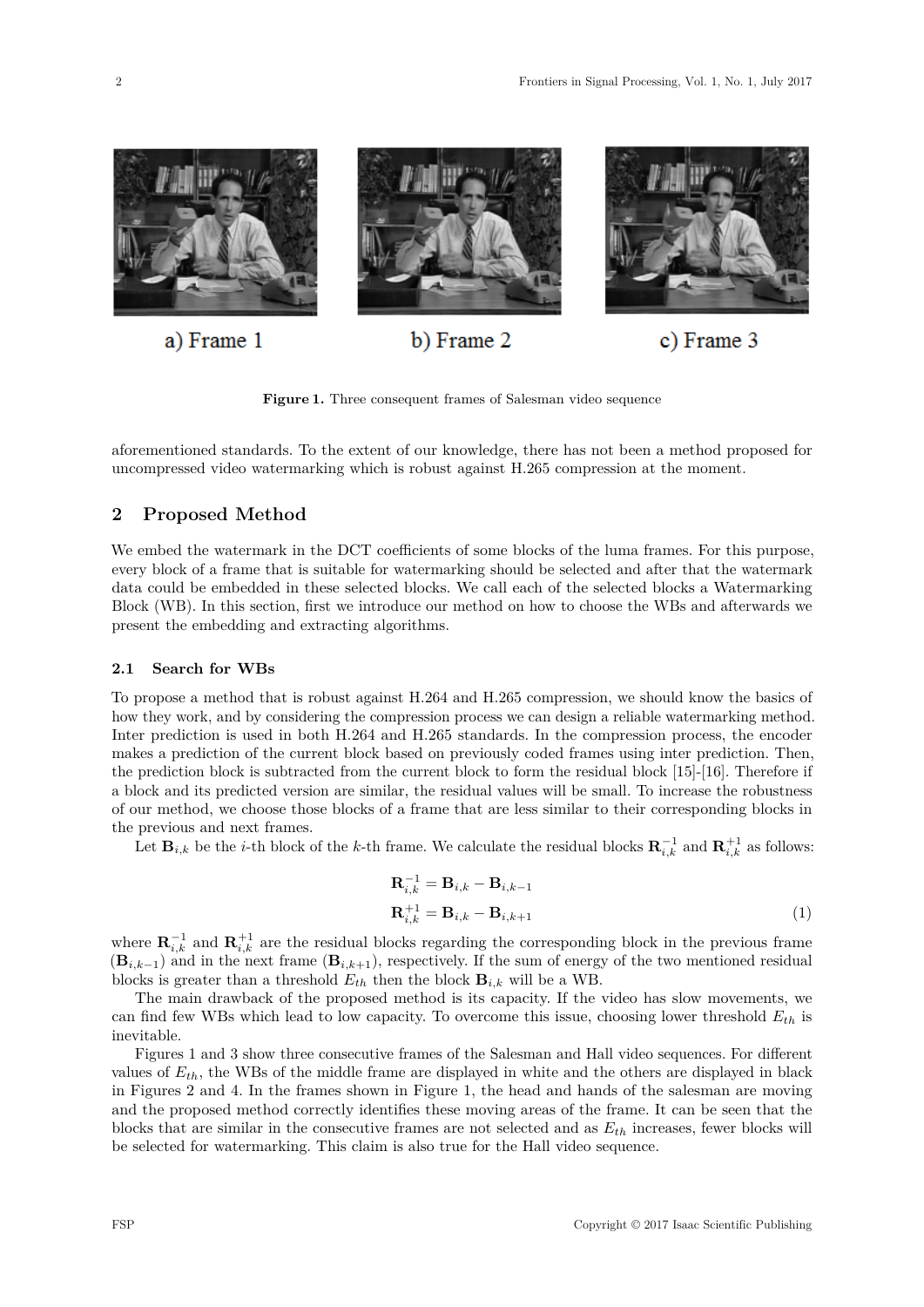

**Figure 2.** WBs of the second frame of Salesman video sequence for different values of *Eth*



a) Frame 52

b) Frame 53

c) Frame 54

**Figure 3.** Three consequent frames of Salesman video sequence



**Figure 4.** WBs of the 53rd frame of Hall video sequence for different values of *Eth*

An important advantage of this method is that by embedding in the moving areas of the frame, the watermark will be highly imperceptible.

## **2.2 Watermark Embedding**

Let  $X_{i,k}$  be the *i*-th WB of the k-th frame. First we calculate its DCT coefficients, then after zigzag scanning the coefficients we pick two of the mid-range DCT coefficients  $c_1$  and  $c_2$  according to a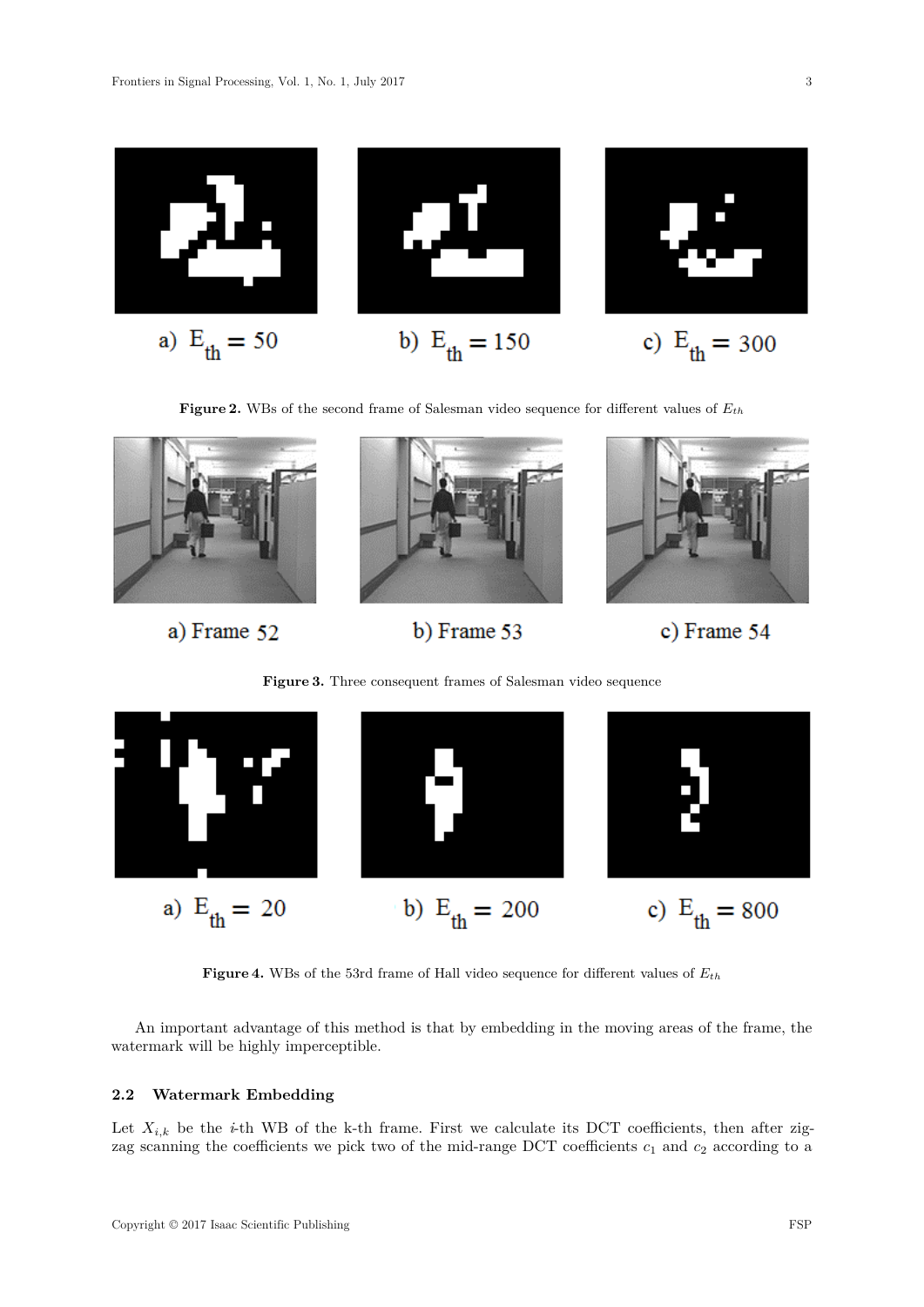

**Figure 5.** The logo of Isaac Scientific Publishing (ISP) journals.

pseudorandom key. The embedding rule is defined as:

$$
\begin{cases}\n\text{For embedding bit "1": replace } |c_1| \text{ with } \max\{|c_1|, |c_2|\} \\
\text{For embedding bit "0": replace } |c_1| \text{ with } \min\{|c_1|, |c_2|\}\n\end{cases} \tag{2}
$$

This way one bit can be embedded in each WB.

#### **2.3 Watermark Extraction**

Considering the proposed embedding method, the extraction algorithm will be simple. First we locate the WBs of a luma frame. After calculating the DCT coefficients of the WBs and zig-zag scanning, the watermarked coefficients  $c'_1$  and  $c'_2$  should be identified according to the pseudorandom key and then the watermark bit will be extracted as follows:

If 
$$
|c'_1| > |c'_2|
$$
: bit "1", Else : bit "0". (3)

## **3 Simulation Results**

For evaluating the performance of our watermarking system, we embedded the logo of Isaac Scientific Publishing (ISP) journals showed in Figure 5 into four video sequences and then compressed and decompressed the watermarked video with H.264/AVC and H.265/HEVC codecs. Tables 1 and 2 show the correlation between the original logo and the extracted one.

**Table 1.** Correlation between original watermark and the extracted one after compression and decompression with H.264/AVC

| Video Sequence | Correlation |
|----------------|-------------|
| Bus            | 0.9901      |
| Table-tennis   | 0.9827      |
| Foreman        | 0.8256      |
| Football       | 0.8469      |

We also verified the robustness of our watermarking scheme by more than one step compression and decompression. Tables 3 and 4 show the correlation between the original watermark and the extracted one after two consecutive compressions and decompressions by H.264/AVC and H.265/HEVC codecs.

The results of Tables 3 and 4 verify the robustness of the proposed watermarking method against compression and decompression attacks.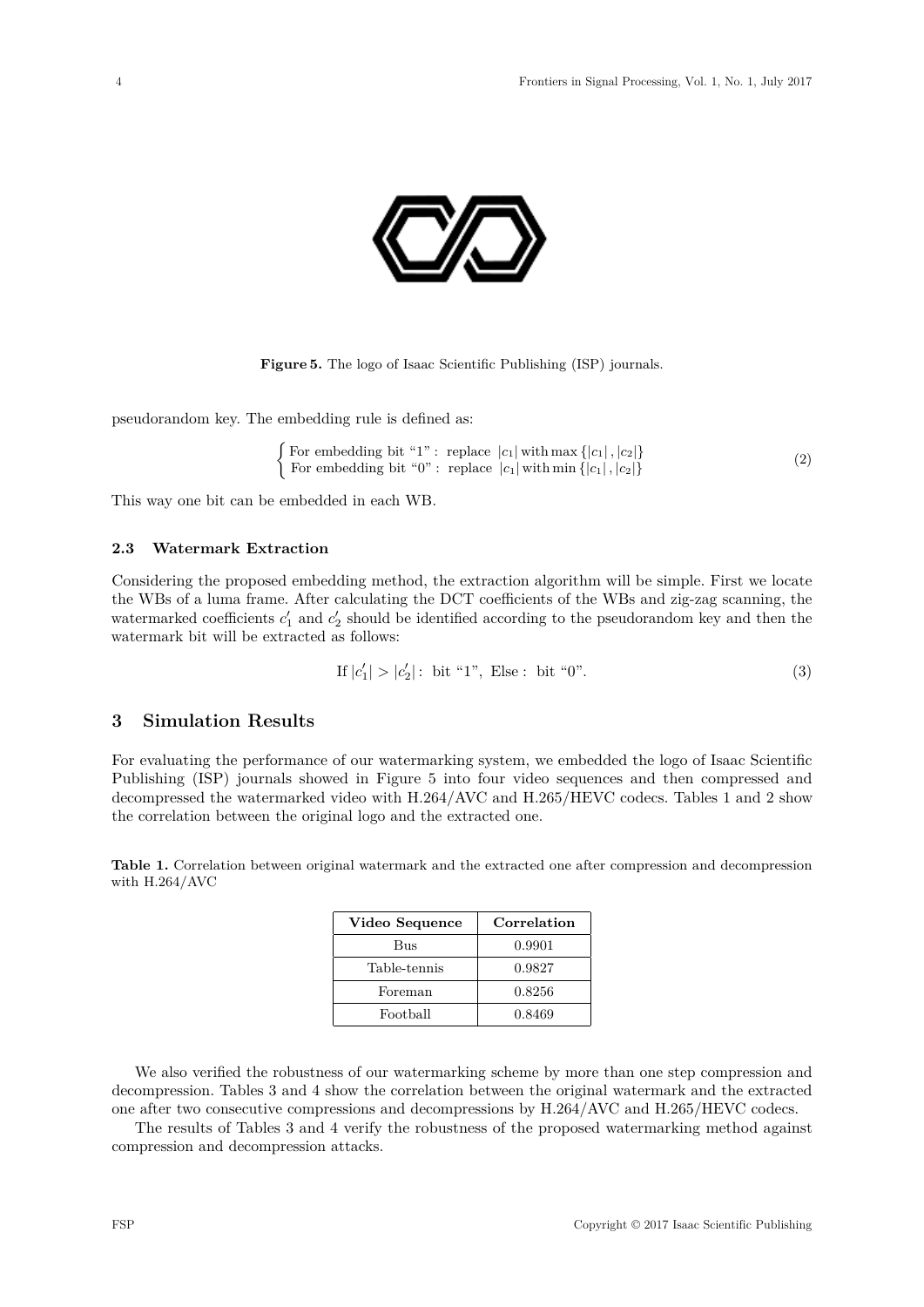**Table 2.** Correlation between original watermark and the extracted one after compression and decompression with H.265/HEVC

| Video Sequence | Correlation |
|----------------|-------------|
| Bus            | 0.9677      |
| Table-tennis   | 0.8628      |
| Foreman        | 0.8049      |
| Football       | 0.7258      |

**Table 3.** Correlation between original watermark and the extracted one after two step compression-decompression with H.264/AVC

| Video Sequence | Correlation |
|----------------|-------------|
| Bus            | 0.7559      |
| Table-tennis   | 0.9542      |
| Foreman        | 0.7254      |
| Football       | 0.7526      |

**Table 4.** Correlation between original watermark and the extracted one after two step compression-decompression with H.265/HEVC

| Video Sequence | Correlation |
|----------------|-------------|
| Bus            | 0.8693      |
| Table-tennis   | 0.7670      |
| Foreman        | 0.7845      |
| Football       | 0.6118      |

**Table 5.** Correlation between original watermark and the extracted one after two step compression-decompression with H.265/HEVC

| Video        | $PSNR$ (dB)       | $PSNR$ (dB) |
|--------------|-------------------|-------------|
| Sequence     | (proposed method) | [8]         |
| Table-tennis | 48.41             | 42.42       |
| Foreman      | 49.58             | 44.48       |
| Football     | 50.94             | 42.32       |

The transparency of the proposed watermarking method is measured by PSNR. Park et al. [8] proposed a video watermarking method using video characteristics based on HVS in 3D-DCT domain. We compared the transparency of our proposed method with the results of [8] in TABLE 5.

Our watermarking transparency is greater than the method proposed in [8]. For better visualization, one original and watermarked frame of Foreman video sequence is shown in Figure 6. The measured PSNR for the frames which are shown in this figure is 47dB. This value of PSNR confirms the transparency of our watermarking method.

# **4 Conclusion**

In this paper, we proposed a new robust watermarking method for uncompressed video data against compression attacks. We used the H.264/AVC and H.265/HEVC compression standards to evaluate the robustness of our method. To increase the robustness of watermarking against compression attack, we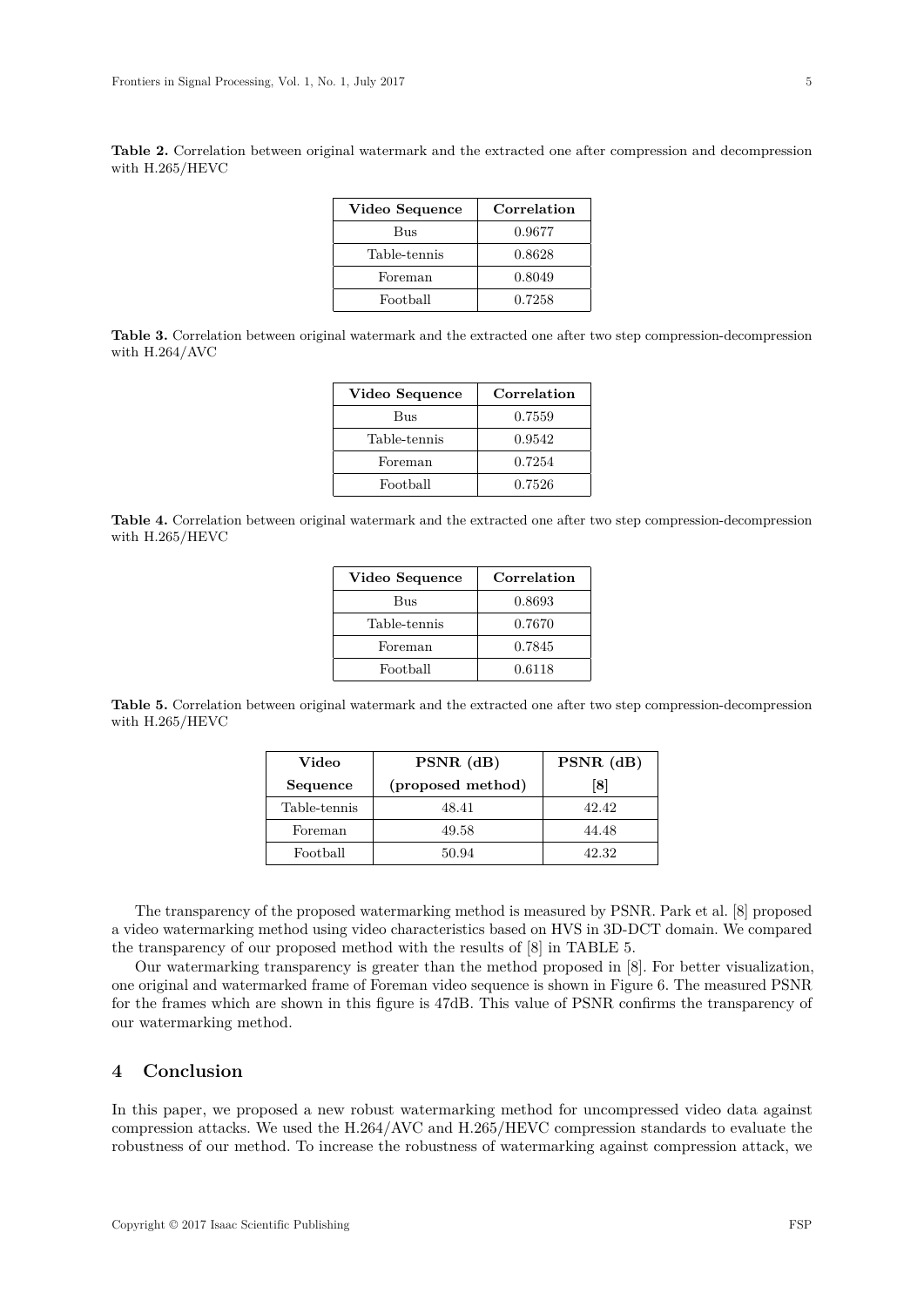

**Figure 6.** An example of a) original and b) watermarked frame.

embedded the watermark into WBs. The WB is a block of a frame which is not similar to its corresponding blocks in the previous and next frames. Therefore, the coefficients of the corresponding residual block in the compression process would have high values and this way we could increase the robustness of the watermark. By simulation we measured the transparency and robustness of our proposed method and compared the results to the results of [8]. We also verified the robustness of our proposed method by applying several compression attacks and each time the watermark could be extracted successfully with acceptable correlation with the original watermark. The results showed the proposed method has adequate transparency and robustness.

## **References**

- 1. I. J. Cox, M. L. Miller, J. A. Bloom, J. Fridrich, and T. Kalker, *Digital watermarking and steganography.* Morgan Kaufmann Publishers, Amsterdam, Boston, 2008.
- 2. N. Zarmehi, M. Banagar, and M. A. Akhaee, "Optimum decoder for an additive video watermarking with Laplacian noise in H.264," *2013 10th International ISC Conference on Information Security and Cryptology (ISCISC)*, vol. 1, no. 5, pp. 29-30, August. 2013.
- 3. F. Y. Shih, *Digital Watermarking and Steganography: Fundamentals and Techniques.* CRC Press, Inc., Boca Raton, FL, USA, 2007.
- 4. X. Chang, W. Wang, J. Zhao, and L. Zhang, *A survey of digital video watermarking.* Seventh International Conference on Natural Computation (ICNC), 2011.
- 5. Jianjun Qin, *The research of digital video watermarking.* Hunan Normal University 2010.
- 6. N. Zarmehi and M. A. Akhaee, "Video steganalysis of multiplicative spread spectrum steganography," *22nd European Signal Processing Conference (EUSIPCO), Lisbon,* 2014, pp. 2440-2444.
- 7. N. Zarmehi and M. A. Akhaee, "Digital video steganalysis toward spread spectrum data hiding," *IET Image Processing,* vol. 10, no. 1, pp. 1-8, 1 2016.
- 8. H. Park, S. H. Lee, and Y. S. Moon, "Adaptive video watermarking utilizing video characteristics in 3D-DCT domain," *in Proceedings on the 5th International Workshop on Digital Watermarking, IWDW'06, Korea*, November 2006, vol. 4283 of Lecture Notes in Computer Science, pp. 397-406, Springer.
- 9. M. A. Alavianmehr, M. Rezaei, M. S. Helfroush, and A. Tashk, "A lossless data hiding scheme on video raw data robust against H.264/AVC compression," *2nd International Conference on Computer and Knowledge Engineering (ICCKE), Mashhad*, pp. 194-198, October 2012.
- 10. P. Campisi and A. Neri, "Video watermarking in the 3D-DWT domain using perceptual masking," in IEEE Int. Conf. Image Processing, 2005 (ICIP 2005), pp. 997-1000.
- 11. A. Koz and A. A. Alatan, "Oblivious spatio-temporal watermarking of digital video by exploiting the human visual system," IEEE Trans. Circuits Syst. Video Technol., vol. 18, no. 3, pp. 326-337, Mar. 2008.